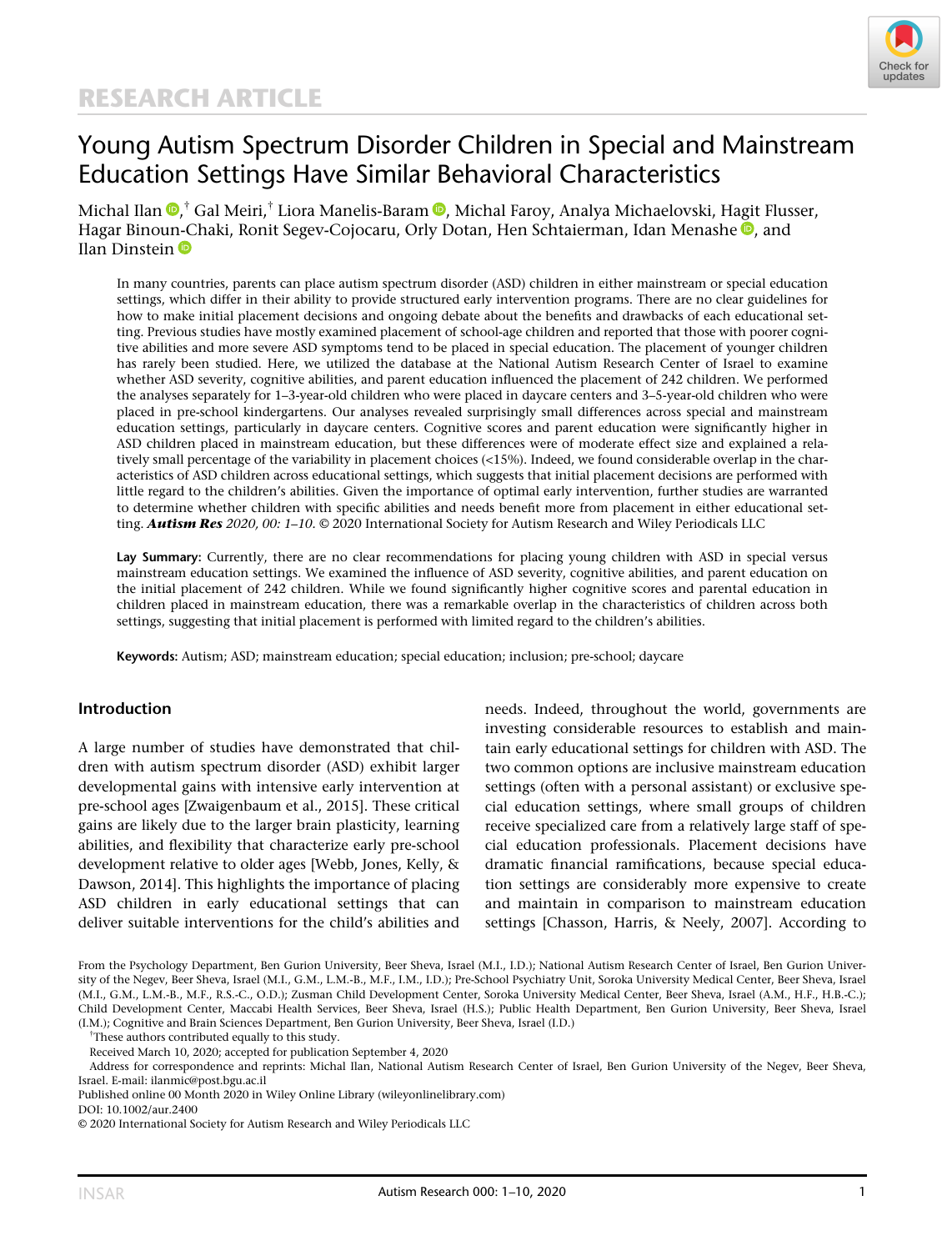the Israeli Ministry of Education, in 2018 approximately one-third of ASD children (3–21 years old) in Israel were placed in mainstream educational settings while twothirds were in autism-only special education settings.

There is ongoing debate regarding the potential benefits and drawbacks of placing children with ASD in mainstream or special education settings [Ravet, 2011]. Previous studies have suggested that children with ASD who are integrated into mainstream educational settings are likely to benefit from exposure to the social communication and behaviors of typically developing children. It has been suggested that this exposure enhances language and social abilities and encourages the development of academic skills [Harrower & Dunlap, 2001]. Indeed, children with ASD who are placed in mainstream educational settings exhibit significant improvements over time in social communication, intelligence quotient, and adaptive behaviors [Fisher & Meyer, 2002; Nahmias, Kase, & Mandell, 2014; Stahmer, Akshoomoff, & Cunningham, 2011]. Inclusion in mainstream education is also motivated by ethical considerations as a basic human right of children with ASD and their families [Allan, 2007].

In contrast, children with ASD who are placed in exclusive special education settings are likely to benefit from more intensive, structured, and coordinated intervention programs that are managed by a larger number of more experienced staff and the availability of specialized facilities [Mesibov & Shea, 1996]. Indeed, a large number of studies have demonstrated that young children with ASD who are placed in special education settings and receive intensive treatments exhibit significant improvements in cognitive and social abilities as well as adaptive skills [Harris, Handleman, Gordon, Kristoff, & Fuentes, 1991; Rogers & Vismara, 2008; Talbott, Estes, Zierhut, Dawson, & Rogers, 2016; Zachor & Ben Itzchak, 2010].

Despite these differences across educational settings, longitudinal studies have rarely compared their efficacy in improving the development of ASD children with different characteristics. One recent study has reported that 3–5-year-old ASD children with lower adaptive and social-communication abilities made larger cognitive gains in inclusion programs as compared with ASD children placed in exclusive special education programs [Nahmias et al., 2014]. However, large-scale longitudinal studies are lacking and the effectiveness of each educational setting remains unclear. This hinders the establishment of clinical guidelines and leaves clinicians and parents to make somewhat arbitrary placement choices, particularly in situations where the child is young and both educational settings are equally accessible.

To date, several studies, mostly focusing on school-age children, have examined how the behavioral characteristics of ASD children influence educational placement decisions. While these studies have demonstrated that there is considerable overlap in the abilities and difficulties of children who are placed in both settings, older children who have more severe ASD symptoms, lower cognitive abilities, and more behavioral problems were more likely to be placed in special rather than mainstream education settings [Eaves & Ho, 1997; Lauderdale-Littin, Howell, & Blacher, 2013; Rattaz et al., 2019; Towle, Vacanti-Shova, Higgins-D'Alessandro, Ausikaitis, & Reynolds, 2018; White, Scahill, Klin, Koenig, & Volkmar, 2007]. It is currently unknown whether similar differences are apparent in young 2–5-year-old children who are placed in special or mainstream education settings, immediately after receiving their ASD diagnosis.

In Israel, after receiving a formal diagnosis, parents of ASD children choose whether to place their child in a mainstream or special education setting. Parents can change placement at the end of each school year, but previous research has demonstrated that school-age children tend to remain in the same setting for extended periods of time and rarely switch settings [Kurth & Mastergeorge, 2012; White et al., 2007]. The extent to which parents change the placement of pre-school children with ASD is unknown.

The Israeli Ministry of Education manages all mainstream and special education pre-school programs for children who are 3 years old and over, which are freely available to all children. ASD children younger than 3 years old are eligible for placement in a special education daycare center or allocation of an assistant that accompanies the child to a mainstream daycare center. All daycare centers in Israel are operated privately, but costs are subsidized by the Ministry of Welfare. Special education settings (daycare centers and pre-school kindergartens) typically include only eight ASD children and have a professional staff that includes special education pre-school teachers, speech therapists, occupational therapists, developmental psychologists, and other therapists. In contrast, mainstream education settings typically have 15–30 children and a limited staff of mainstream teachers who receive 1–2 h of weekly guidance from a special education teacher.

In the current study, we utilized a large population database managed by National Autism Research Center of Israel to compare behavioral and socio-demographic characteristics across ASD children who were placed in either educational setting. We focused on the initial placement into daycare centers and pre-schools with the specific goal of determining whether placement choices were influenced by the children's ASD severity, cognitive, and language abilities. We assumed that children with more severe symptoms in these domains were more likely to require intensive structured interventions that are easier to manage in special education settings.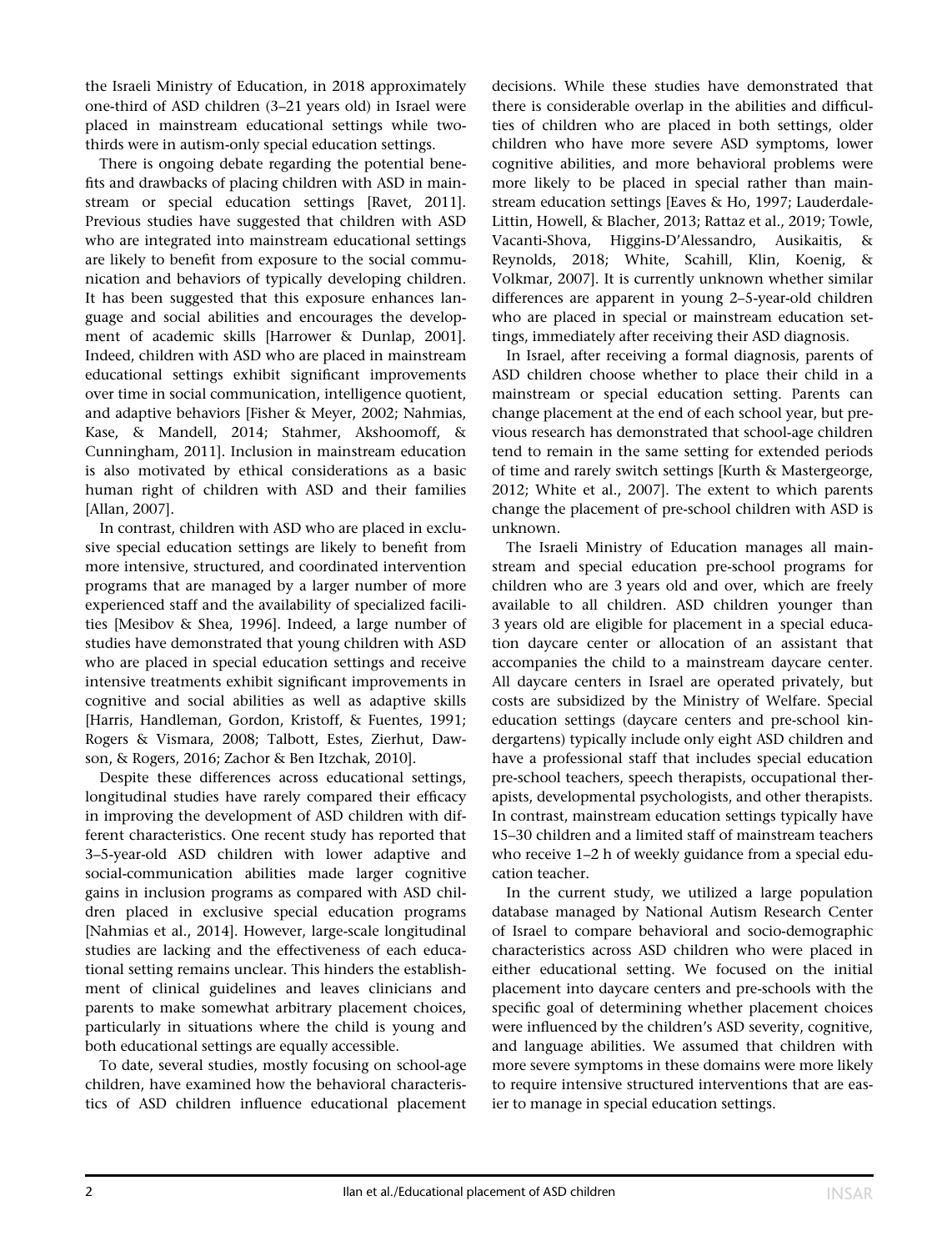## Methods

## Participants

This retrospective study examined data from the NARCI database [\(www.autismisrael.org](http://www.autismisrael.org)). The database contains information from over 1000 ASD children who were diagnosed with ASD since 2015 in the southern district of Israel [Meiri et al., 2017]. The majority of children return to the center for an annual follow-up, which includes the same behavioral tests carried out during initial diagnosis. From this population, we selected a sample of 242 children who were 11–65 months old (mean age = 33.7 months). All participating children were diagnosed with ASD according to DSM-5 criteria by a developmental psychologists and either a child Psychiatrist or pediatric Neurologist. In addition, all children fulfilled ASD criteria according to the Autism Diagnostic Observation Schedule-2 (ADOS-2) assessment [Lord et al., 2012] and attended a follow-up meeting where parents completed a questionnaire with information regarding the child's initial educational placement. The sample included 100 children who were placed in daycare centers and 142 children who were placed in pre-school kindergartens (Tables 1 and 2). The study was approved by the Soroka University Medical Center Helsinki committee and conforms to the declaration of Helsinki.

#### Procedures and Measures

All participating children completed an ADOS-2 assessment that was administered by the same trained clinician who had over 10 years of clinical experience with ASD children and has performed >500 ADOS assessments to date. We used the total ADOS calibrated severity scores (i.e. comparison scores) as well as the calibrated Social Affect (SA) and Restricted and Repetitive Behavior (RRB) severity scores to compare the severity of ASD symptoms across children who completed different ADOS modules. These comparison scores transform the raw ADOS scores into a scale of 0–10 that takes into account the age of the child and the differences across ADOS modules [Hus, Gotham, & Lord, 2014]. Spoken language ability was estimated with the score of the A1 item on the ADOS Toddler module. This item lists five levels of spoken language ranging from 0 (language level appropriate to chronological age) to 4 (no use of significant words). In older children, we grossly estimated spoken language ability by comparing the number of children who were diagnosed with ADOS Module 1 (used with children who do not speak more than single words) versus Module 2 (used with children who speak in simple phrases). DSM-5 levels of support were indicated by an experienced physician (child neurologist or child psychiatrist) after a thorough clinical exam.

Cognitive scores were available for 175 of the children (72% of the children). The remaining 67 children were unable to successfully complete cognitive testing due to lack of cooperation. The cognitive ability of 62 children in daycare centers and 75 children in kindergartens was measured using the Bayley Scales of Infant and Toddler Development, Third Edition [Viezel, Zibulsky, Dumont, & Willis, 2014], that is suitable for children who are 1–42 months old. In the remaining 35 children in kindergartens, and three children in daycare centers, cognitive ability was assessed using the Wechsler Preschool and Primary Scale of Intelligence, Third Edition [Luiselli

Table 1. Behavioral and Socio-Demographic Characteristics of ASD Children Who Were Placed in Mainstream and Special Education Daycare Centers

| Daycare centers              |                                     |                                  |                      |         |           |  |  |
|------------------------------|-------------------------------------|----------------------------------|----------------------|---------|-----------|--|--|
|                              | Mainstream ( $n = 28$ , males = 17) | Special ( $n = 72$ , males = 52) | <b>Statistics</b>    | P       | Cohen's D |  |  |
| Age of diagnosis (months)    | $26.3$ (SD = 6.07)                  | $25.3$ (SD = 4.8)                | $t(40.8) = 0.8$      | 0.43    | 0.19      |  |  |
| ADOS comparison scores       | $7.86$ (SD = 2.12)                  | $8.58$ (SD = 1.48)               | $t(37.8) = -1.66$    | 0.1     | 0.39      |  |  |
| ADOS - SA comparison scores  | $8.04$ (SD = 1.51)                  | $9.01$ (SD = 1.44)               | $t(38.4) = -2.24$    | $0.03*$ | 0.53      |  |  |
| ADOS - RRB comparison scores | $7.18$ (SD = 1.44)                  | $6.97$ (SD = 1.38)               | $t(47.5) = 0.65$     | 0.52    | 0.15      |  |  |
| DSM-SA                       | Level 1: $n = 0$                    | Level1: $n = 2$ (2.9%)           | $\chi$ 2 (93) = 5.29 | 0.07    |           |  |  |
|                              | Level2: $n = 14$ (56%)              | Level2: $n = 21$ (30.9%)         |                      |         |           |  |  |
|                              | Level3: $n = 11$ (44%)              | Level3: $n = 45(66.2\%)$         |                      |         |           |  |  |
| DSM-RRB                      | Level1: $n = 3$ (12%)               | Level1: $n = 3$ (4.4%)           | $\chi$ 2 (93) = 1.75 | 0.42    |           |  |  |
|                              | Level2: $n = 14$ (56%)              | Level2: $n = 42$ (61.8%)         |                      |         |           |  |  |
|                              | Level3: $n = 8$ (32%)               | Level3: $n = 23$ (33.8%)         |                      |         |           |  |  |
| Cognitive scores             | $80.6$ (SD = 9.65)                  | $74.1$ (SD = 13.8)               | $t(47.9) = 2.14$     | $0.04*$ | 0.54      |  |  |
| Mother age at birth          | $31 (SD = 6.13)$                    | $30.7$ (SD = 5.87)               | $t(48.5) = 0.21$     | 0.83    | 0.05      |  |  |
| Father age at birth          | $35.1$ (SD = 8.8)                   | $34 (SD = 7.6)$                  | $t(42.9) = 0.52$     | 0.6     | 0.12      |  |  |
| Mother education (years)     | $14.5$ (SD = 3.03)                  | $12.8$ (SD = 2.46)               | $t(42.1) = 2.42$     | $0.02*$ | 0.62      |  |  |
| Father education (years)     | $13.6$ (SD = 3.21)                  | $12(SD = 1.27)$                  | $t(27) = 2.3$        | $0.03*$ | 0.65      |  |  |

SD: standard deviation.

\*Significant differences across groups  $P < 0.05$ , uncorrected.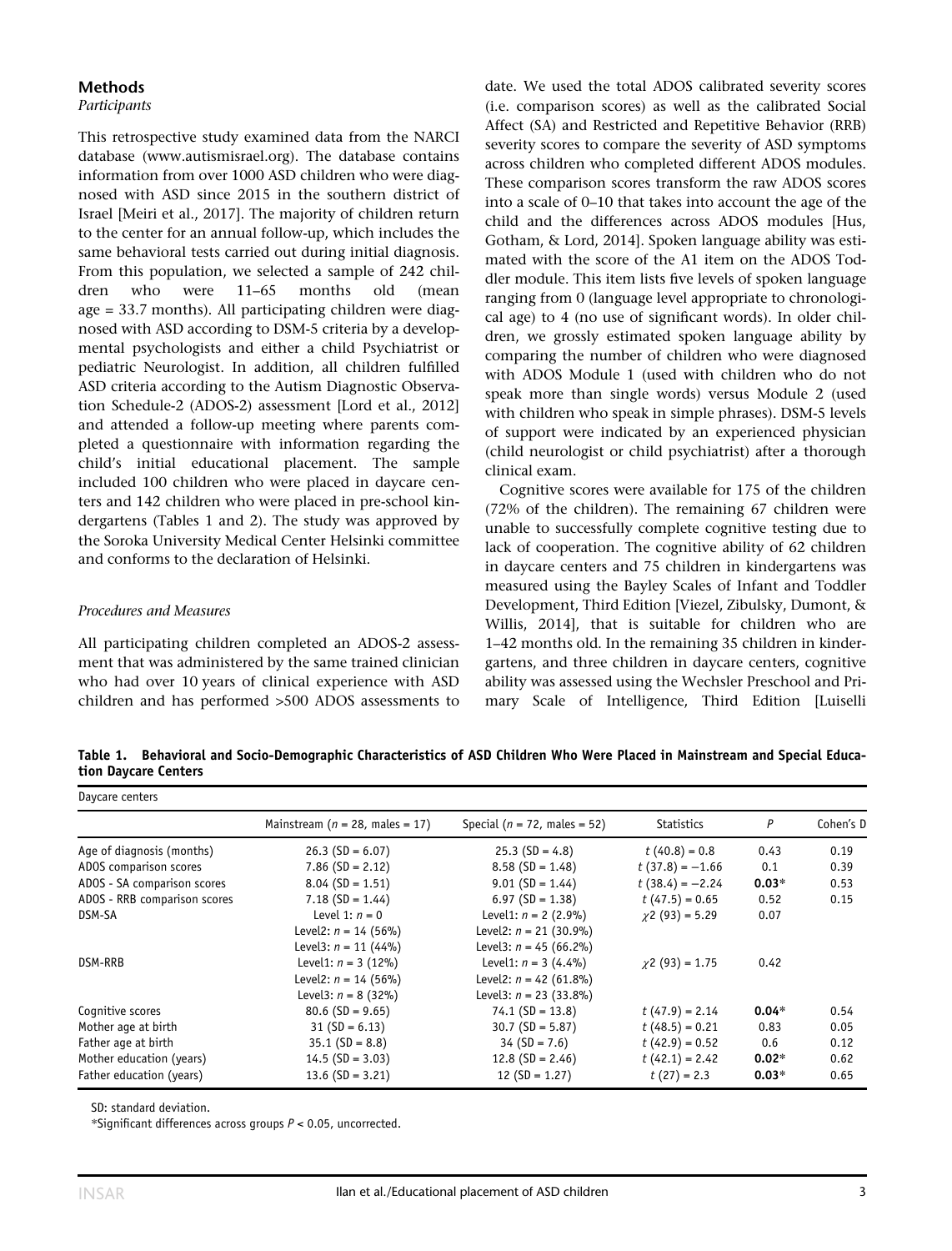| Table 2. Behavioral and Socio-Demographic Characteristics of ASD Children Who Were Placed in Mainstream and Special Educa- |  |  |  |
|----------------------------------------------------------------------------------------------------------------------------|--|--|--|
| tion Pre-School Kindergartens                                                                                              |  |  |  |

| Pre-school kindergartens          |                                     |                                  |                       |          |           |  |  |
|-----------------------------------|-------------------------------------|----------------------------------|-----------------------|----------|-----------|--|--|
|                                   | Mainstream ( $n = 50$ , males = 38) | Special ( $n = 92$ , males = 74) | <b>Statistics</b>     | P        | Cohen's D |  |  |
| Average age of diagnosis (months) | 40.6 $(SD = 7)$                     | $38.8$ (SD = 8.5)                | $t(117.5) = 1.36$     | 0.17     | 0.23      |  |  |
| ADOS comparison scores            | $6.78$ (SD = 1.97)                  | $7.36$ (SD = 1.99)               | $t(101.6) = -1.65$    | 0.1      | 0.29      |  |  |
| ADOS-SA                           | $6.62$ (SD = 1.97)                  | $7.25$ (SD = 2.24)               | $t(112) = -1.72$      | 0.87     | 0.3       |  |  |
| ADOS-RRB                          | $7.42$ (SD = 1.47)                  | $7.70$ (SD = 1.59)               | $t(107.8) = -1.03$    | 0.3      | 0.18      |  |  |
| DSM-SA                            | Level 1: $n = 5(10.4\%)$            | Level1: $n = 7$ (7.9%)           | $\chi$ 2 (137) = 5.84 | $0.05*$  |           |  |  |
|                                   | Level2: $n = 29(60.4\%)$            | Level2: $n = 37$ (41.6%)         |                       |          |           |  |  |
|                                   | Level3: $n = 14$ (29.2%)            | Level3: $n = 45$ (50.6%)         |                       |          |           |  |  |
| DSM-RRB                           | Level1: $n = 7$ (14.6%)             | Level1: $n = 8$ (9%)             | $\chi$ 2 (137) = 5.47 | 0.06     |           |  |  |
|                                   | Level2: $n = 36$ (75%)              | Level2: $n = 57$ (64%)           |                       |          |           |  |  |
|                                   | Level3: $n = 5$ (10.4%)             | Level3: $n = 24$ (27%)           |                       |          |           |  |  |
| Cognitive scores                  | $82.7(SD = 11.4)$                   | $74.9$ (SD = 13.3)               | $t(99.3) = 3.25$      | $0.002*$ | 0.62      |  |  |
| Mother age at birth               | $32(SD = 5.2)$                      | $31 (SD = 5.7)$                  | $t(97.7) = 0.91$      | 0.36     | 0.17      |  |  |
| Father age at birth               | $35.4 (SD = 7)$                     | $34.1$ (SD = 6.5)                | $t(81.8) = 0.97$      | 0.33     | 0.19      |  |  |
| Mother education (years)          | $14.5$ (SD = 3)                     | $12.8$ (SD = 2.5)                | $t(78.8) = 3.33$      | $0.001*$ | 0.7       |  |  |
| Father education (years)          | $13.6$ (SD = 3.2)                   | $12(SD = 1.3)$                   | $t(50.3) = 1.7$       | 0.128    | 0.35      |  |  |

SD: standard deviation.

\*Significant differences across groups  $P < 0.05$ , uncorrected.

et al., 2013], that is suitable for children who are 2.6–- 7.3 years old. Both tests yield equivalent standardized scores with a mean of 100 and a standard deviation of 15. Bayley scores were previously reported to exhibit strong correlations with general intelligence scores as measured by the WPPSI [Bayley, 2006]. We, therefore, combined scores from the two tests in our analyses. Finally, parents of 166 participating children completed a background questionnaire that included questions about their education level (i.e. years of education).

#### Data Analysis

All statistical analyses were performed using SPSS (IBM, USA), separately for the two age groups (i.e. daycare centers and pre-school kindergartens). We compared children in mainstream education and children in special education using two-tailed t-tests (assuming unequal variance), Mann–Whitney tests (for ordinal variables), and Chi-Square tests (for categorical variables). We also used a one-way ANCOVA to assess differences in cognitive and ADOS scores across educational settings while controlling for parent education as a co-variate. In all cases, alpha was set to 0.05. In a final analysis, we examined the utility of logistic regression models with the ADOS-SA, ADOS-RRB, cognitive scores, and maternal education as predictors for estimating placement choices in either educational setting.

#### Results

We compared a variety of behavioral and sociodemographic characteristics between ASD children who were placed in special education and those in mainstream education (Tables 1 and 2). These comparisons were performed separately for children in daycare centers (age 11–36 months) and those in pre-school kindergartens (age 32–60 months). Approximately 28% and 35% of the children were placed in mainstream education settings in daycare centers and pre-school kindergartens, respectively. These percentages are in line with reports of the Israeli Ministry of Education stating that approximately one-third of children with ASD (ages 3–21) are placed in mainstream education settings while the rest are in special education settings.

#### Age at Diagnosis

Overall, children in daycare centers were diagnosed at an earlier age (mean =  $25.5$  months) than children in the pre-school kindergartens (mean = 39.4 months). Age of diagnosis, however, did not differ significantly between special and mainstream education settings in daycare centers (t (40.8) = 0.8,  $P = 0.43$ ) or pre-school kindergartens (t (117.5) = 1.36,  $P = 0.17$ ). This demonstrates that placement into special education or mainstream education was not influenced by the age of diagnosis (i.e. the time at which autism symptoms were formally recognized).

#### ADOS and DSM Symptom Severity

Children in daycare centers exhibited more severe ASD symptoms than children in pre-school kindergartens (Tables 1 and 2). However, we found only minor differences in ADOS comparison scores and DSM severity levels across educational settings (Tables 1 and 2, Fig. 1).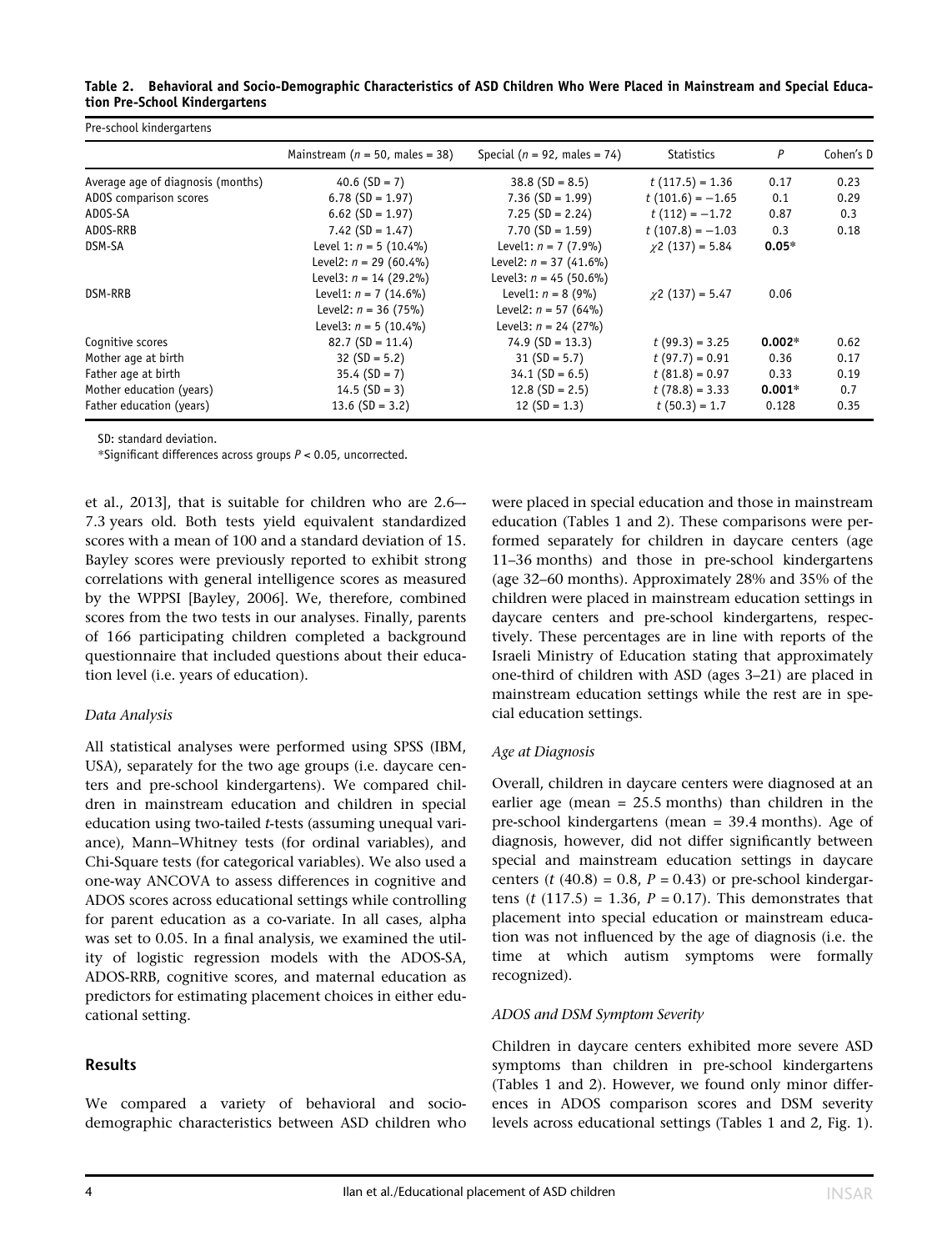

Figure 1. Cognitive and ADOS scores. (A) Box plot figures demonstrate the distribution of cognitive and ADOS scores of ASD children who were placed in mainstream education (black) and special education (gray) daycare centers. (B) Cognitive and ADOS scores of ASD children in pre-school kindergartens (same format as A). Asterisks: significant difference across groups (P < 0.05, two-tailed t-test). ME: mainstream education; SE: special education.

There were no significant differences across educational setting in the total ADOS comparison scores of children in daycare centers (*t* (37.8) = −1.66, *P* = 0.1, *d* = 0.39) or pre-school kindergartens (t  $(101.6) = -1.65$ ,  $P = 0.1$ ,  $d = 0.3$ ). When separating the ADOS scores into their SA and RRB components, we found no significant differences across educational settings in ADOS-RRB scores of children in daycare centers  $(t (47.5) = 0.65, P = 0.52,$  $d = 0.15$ ) or kindergartens (t (107.8) = -1.03, P = 0.3,  $d = 0.18$ ). There were significant differences across educational settings in the ADOS-SA scores of children in daycare centers (t (38.4) =  $-2.25$ ,  $P = 0.03$ ,  $d = 0.53$ ), but not in kindergartens (t (107.8) =  $-1.72$ ,  $P = 0.09$ ,  $d = 0.3$ ). Note that the ADOS-SA differences described above would not survive even the most lenient corrections for multiple comparisons (corrections were not performed to increase sensitivity).

Analysis of the levels of support that were assigned to each child by their physician according to DSM-5 criteria also revealed only minor, marginally significant, differences across educational settings. Children in special education daycare centers exhibited a trend for requiring higher levels of social support ( $\chi^2$  (93) = 5.92, P = 0.07), a difference that was significant across the kindergarten groups  $(\chi^2 (137) = 5.84, P = 0.05)$ . Similar findings were also apparent in the support levels of the RRB symptoms of the kindergarten groups ( $\chi^2$  (137) = 5.47, P = 0.07), but not the daycare groups ( $\chi^2$  (93) = 1.75, P = 0.42). These results were also not corrected for multiple comparisons.

In a separate analysis, we examined the placement of children with the most severe ASD symptoms who had ADOS calibrated severity scores of 9–10. We found that 24% and 28% of these children were placed in mainstream daycare centers and kindergartens, respectively. These percentages did not differ significantly from the percentages of the entire sample in both the daycare centers ( $\chi^2$  (100) = 0.89, P = 0.34) or kindergartens ( $\chi^2$ )  $(142) = 1.44, P = 0.23$ .

#### Cognitive Abilities

Children in mainstream education exhibited significantly higher cognitive scores than those in special education (Tables 1 and 2). This was true both for children in daycare centers  $(t (47.9) = 2.14, P = 0.04, d = 0.54)$  and those in kindergartens  $(t (99.3) = 3.25, P = 0.002,$  $d = 0.63$ ). Note that children in mainstream education settings had, on average, cognitive scores that were 6.5 and 7.8 points higher than the children in special education (in daycare centers and kindergartens, respectively). This corresponds to approximately half of one standard deviation in standardized cognitive scores (in all standardized cognitive assessments one standard deviation equals 15 points). Hence, while the differences were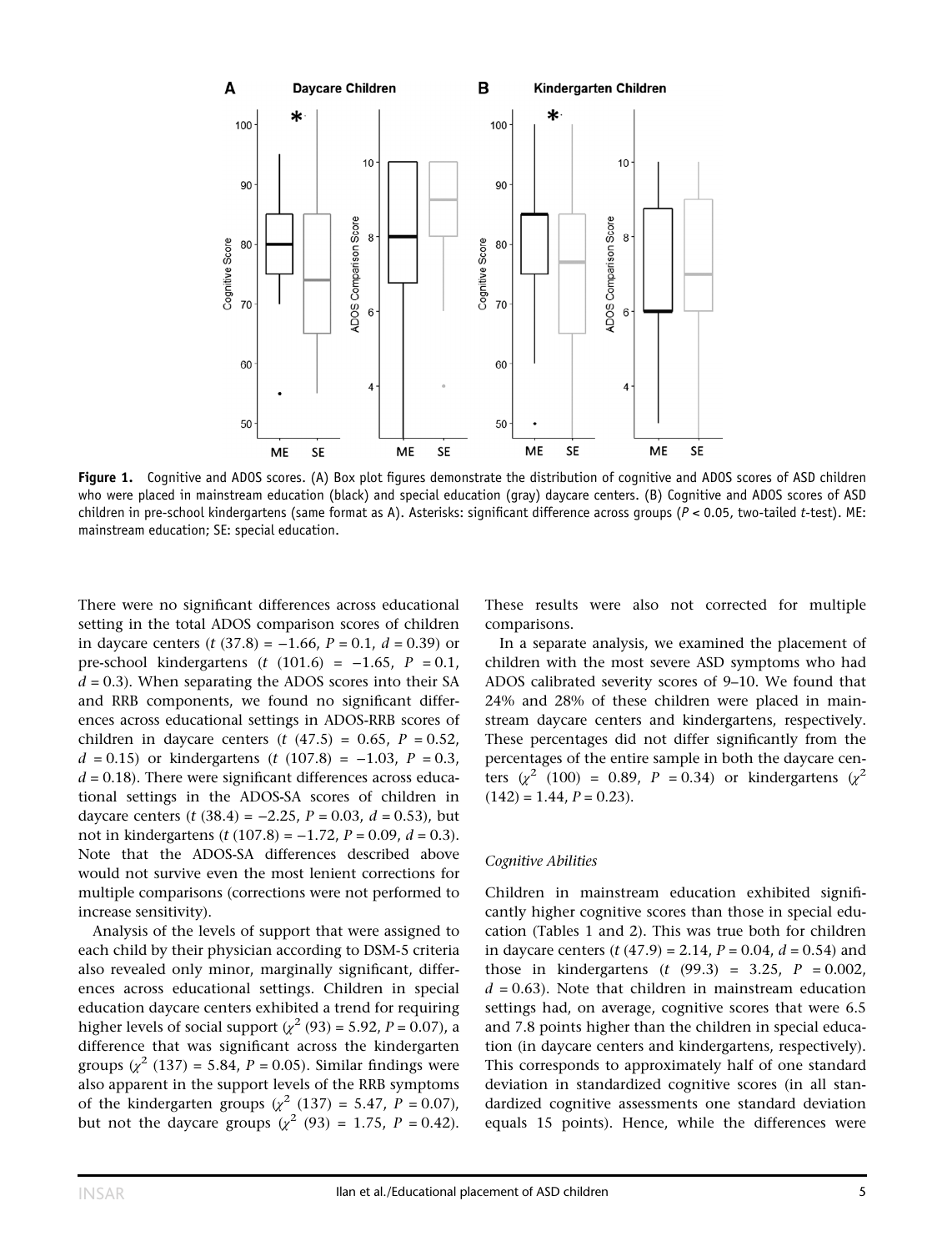significant, their size was modest, with considerable overlap in cognitive scores across educational settings (Fig. 1).

Almost 30% of the children (67 out of 242) were unable to complete the cognitive tests successfully, because they did not cooperate with the developmental psychologist who performed the test. The number of children who did not complete the cognitive tests did not differ significantly across daycare groups  $(x^2)$  $(100) = 1.135$ ,  $P = 0.567$ ), but was significantly larger in special education kindergartens in comparison to mainstream kindergartens ( $\chi^2$  (142) = 3.693, P = 0.05). This suggests that cognitive differences across the kindergarten educational settings may be potentially larger than estimated, if one assumes that non-cooperative children tend to have lower cognitive abilities.

In a separate analysis, we examined the placement of children with intellectual disability (i.e. cognitive scores that were < 70). Approximately 10% and 17.4% of children with intellectual disability were placed in mainstream daycare centers and kindergartens, respectively. These percentages were significantly lower than those of the entire sample for both daycare centers ( $\chi^2$  (64) = 4.97,  $P = 0.02$ ) and kindergartens ( $\chi^2$  (109) = 5.93, P = 0.01). In line with the other analyses, these findings demonstrate that cognitive abilities had a larger impact on placement decisions in comparison to ASD severity. Nevertheless, a considerable percentage of children with ASD and intellectual disability were placed in mainstream education settings.

## Language

We compared language abilities across groups using gross measures available from the ADOS assessments. The vast majority of ASD children who were in daycare centers were assessed with the ADOS toddler module. In this module, item A1 quantifies the spoken language abilities of the children (see Methods). When comparing the scores on this item, we did not find any significant differences in spoken language levels across children who were placed in mainstream and special education daycare centers  $(U (85) = 605, P = 0.36)$ .

All of the children in the pre-school kindergartens were assessed with modules 1 or 2 of the ADOS. The selection of module is indicative of spoken language abilities (i.e. module 2 requires higher language capabilities than module 1). There were significant differences in the module selected for assessments children placed in special versus mainstream kindergartens  $(\chi^2$  (122) = 10.63,  $P = 0.001$ ). Specifically, more children with higher language abilities were placed in mainstream kindergartens (Fig. 2).

## Parental Age and Education Level

Parental age at birth did not differ across educational settings in either daycare centers (mothers:  $t$  (48.5) = 0.21,  $P = 0.83$ ; fathers:  $t(42.9) = 0.52$ ,  $P = 0.6$ ) or kindergartens (mothers:  $t$  (97.7) = 0.91,  $P = 0.36$ ; fathers:  $t$  (81.8) = 0.97,  $P = 0.33$ ). Parents of children in mainstream education. however, had more years of education. This was apparent in mothers and fathers of children in daycare centers (mothers:  $t$  (42.1) = 2.52,  $P = 0.02$ ,  $d = 0.62$ ; fathers:  $t(27) = 2.3$ ,  $P = 0.03$ ,  $d = 0.65$ ) and in mothers and fathers of children in kindergartens (mothers:  $t$  (78.8) = 3.33,  $P = 0.001$ ,  $d = 0.7$ ; fathers: t (50.3) = 1.7,  $P = 0.128$ ,  $d = 0.35$ ).

Note that Information regarding parental education was available for  $\sim 68\%$  of the sample (166 out of 242). The number of parents who did not fill out this information did not differ across special and mainstream education kindergartens ( $\chi^2$  (142) = 0.2, P = 0.65). In the daycare centers, significantly more parents in the special education did not complete the questionnaire in comparison to parents in mainstream education  $(x^2)$  $(100) = 6.315$ ,  $P = 0.012$ ). If one assumes that parents with lower education levels are more likely to skip questions regarding their education (e.g. due to embarrassment), the potential difference in parent education across daycare settings may be larger than that reported above.

Given the significant differences in parent education across special and mainstream education settings, we reexamined the cognitive score differences described above while controlling for parent education using an ANCOVA analysis. Note that the combination of cognitive and parent education data was available for only part of the initial sample (122 of the 242 children). Since maternal and paternal years of education were highly correlated in both daycare centers ( $r$  (69) = 0.576,  $P$  < 0.001) and kindergartens ( $r(88) = 0.537$ ,  $P < 0.001$ ), we created a new variable with the mean parental years of education for each child. Using parental years of education as a covariate in an ANCOVA revealed that cognitive scores were not significantly different across special and mainstream education groups in either daycare centers  $(F (1,45))$ =0.15,  $P = 0.7$ ) or pre-school kindergartens ( $F(1,70) = 1.8$ ,  $P = 0.19$ ). This demonstrates that controlling for parent education eliminates cognitive differences across special and mainstream education settings.

#### Characteristics That Predict Educational Placement

Given the differences described above, we tested whether we could predict initial educational placement in special or mainstream settings using two logistic regression analyses. First, we attempted to predict placement based on the cognitive and ADOS scores of the children while sep-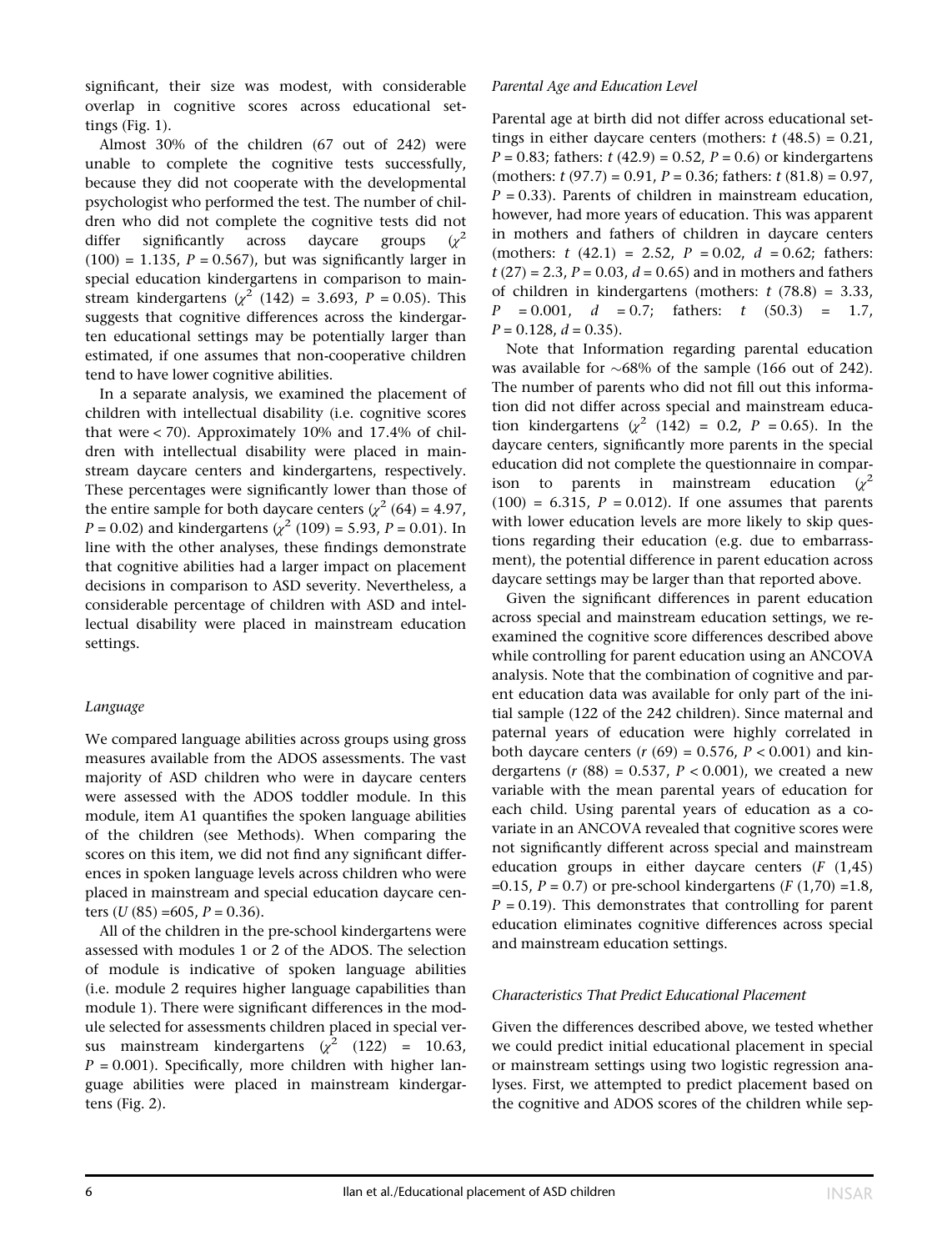

Figure 2. Spoken language levels. (A) Language scores from item A1 of the ADOS toddler module, which was used to assess most of the children placed in daycare centers. (B) Percentage of children in pre-school kindergartens who were assessed using module 1 (lower language abilities) versus module 2 (higher language abilities) of the ADOS. Black: mainstream education. Gray: special education. Asterisks: significant difference across groups (P < 0.05, Chi-Square test).

arating the ADOS scores into their ADOS-SA and ADOS-RRB components. Note that these data were available for only 175 of the children who successfully completed the cognitive assessments. The resulting regression model was significant ( $\chi^2$  (3) = 19.63, P < 0.001), with a pseudo R-square (Cox and Snell method) of 0.11, and two significant predictors: ADOS-SA ( $\beta$  = 0.18, P = 0.016) and cognitive ( $\beta$  = -0.04, P = 0.003) scores. In a second model, we also added maternal years of education as an additional predictor (these data were available for 122 of the children). The resulting model was also significant  $(x^2)$  $(3) = 17.28$ ,  $P = 0.002$ ), with a pseudo R-square (Cox and Snell method) of 0.14, and two significant predictors: ADOS-SA ( $\beta$  = 0.19, P = 0.046) and maternal education  $(\beta = -0.22, P = 0.01)$ . Note that cognitive scores were no longer a significant predictor in the second model.

While the regression models described above were able to explain a significant amount of variability in placement choices (i.e. the models performed significantly better than chance), over 85% of the variance in placement choices remained unaccounted for.

#### **Discussion**

The results of this study suggest that initial placement of young children with ASD in mainstream or special education settings is performed with limited regards to the child's ASD severity, cognitive abilities, or language abilities, particularly in 1–3-year-olds who are placed in daycare centers. Differences in ASD severity across educational settings were remarkably weak, with no significant differences in total ADOS scores, no significant differences in ADOS-RRB scores, and only minor differences in ADOS-SA scores and DSM support levels (Tables 1 and 2). Language abilities did not differ significantly in the daycare groups, but were significantly lower in ASD children placed in special education kindergartens. Cognitive abilities differed across educational settings in both daycare centers and kindergartens, with children in special education exhibiting significantly lower scores (Tables 1 and 2). However, the effect size of this finding was modest and there was considerable overlap in the cognitive abilities of ASD children across educational settings (Fig. 1).

The factor that seemed to have the largest influence on placement decisions was parental education. Parents of children placed in mainstream education had significantly more years of education than parents of children placed in special education (Tables 1 and 2). Furthermore, including parent education as a co-variate in an ANCOVA analysis eliminated the cognitive differences described above. This suggests that parent characteristics have a primary influence on placement decisions, which is larger than that of the children's abilities.

Incorporating parental education, cognitive scores, and ADOS scores into a single logistic regression model yielded prediction of educational placement that was significantly higher than chance. However, even this combined model explained <15% of the variance (pseudo Rsquare) in placement decisions. This demonstrated that >85% of the variance in placement decisions were not explained by these factors and suggests that the majority of initial placement decisions are either made arbitrarily or are based on other factors that we did not measure in the current study.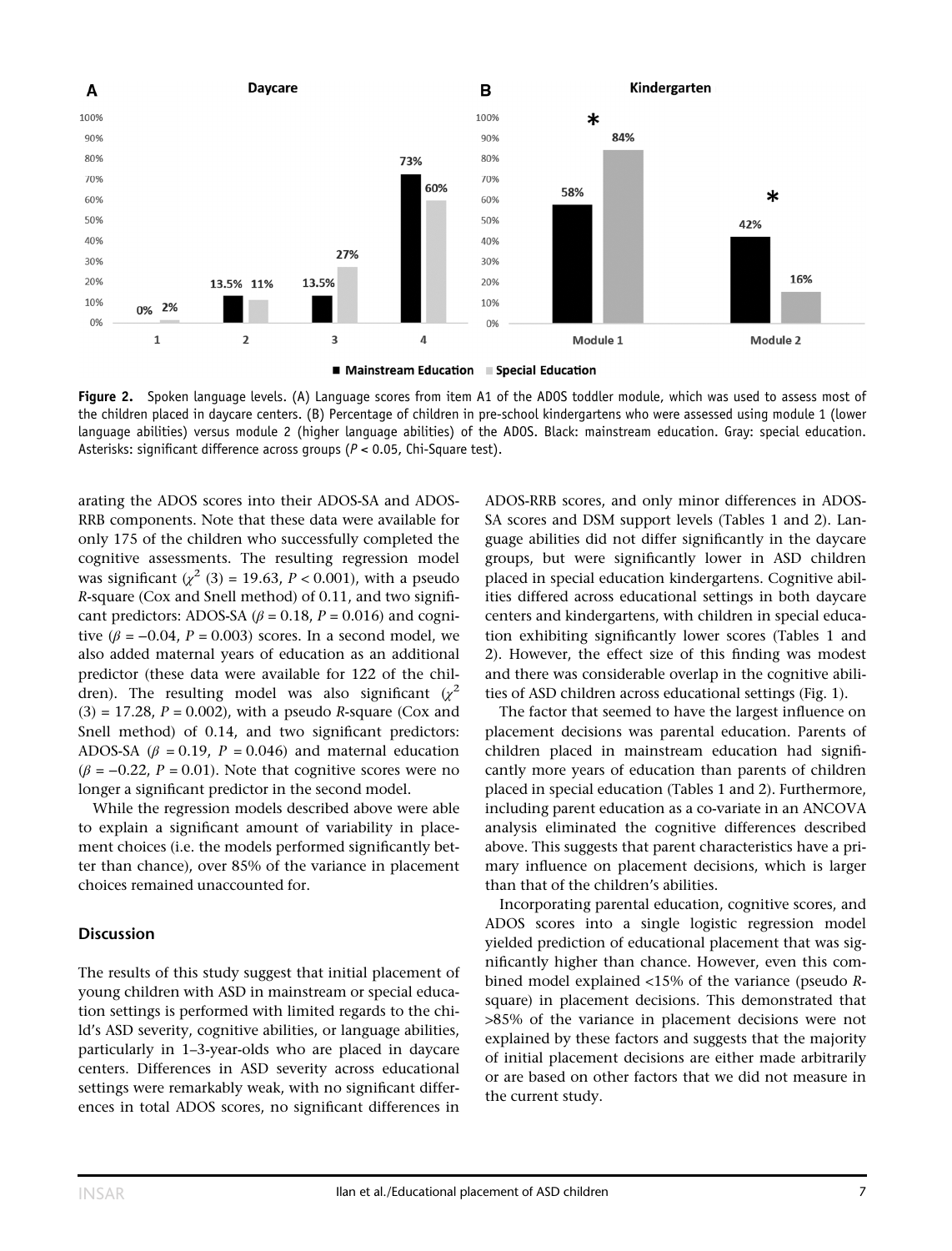#### Educational Placement and Parental Education

Our results suggest that parental level of education was the largest contributing factor in educational placement decisions. In Israel, children who are placed in mainstream education do not receive structured intervention from speech and language therapists, occupational therapists, and physiotherapists in their educational setting. Thus, parents have to arrange and coordinate these services on their own, requiring considerable efforts, and often incurring additional costs. In contrast, children placed in special education settings receive such services within the educational setting, often as part of a structured intensive early intervention program.

Our findings show that parents of children placed in mainstream education had significantly more years of education in comparison to parents of children in special education (Tables 1 and 2). Similar findings were reported in previous studies in France [Rattaz et al., 2019] and the United States [Kurth, Mastergeorge, & Paschall, 2016]. We speculate that more educated parents, who are likely to have larger financial abilities, tend to choose mainstream education setting given their socioeconomical ability to organize and fund essential treatments outside the educational setting.

Another factor that is likely to motivate parents with higher education to place their children in mainstream education has to do with ethical considerations that drive advocacy for inclusion [Pellicano, Bölte, & Stahmer, 2018]. Like other western countries, the Israeli government passed a law that established equal rights and opportunities for individuals with disabilities [Ministry of Justice, 1998]. This law ensures equal access to mainstream education services as a basic right of ASD children. Research in other countries, however, has demonstrated that utilization of such access is often significantly higher in affluent communities where parents have higher socioeconomic and education levels [Kurth et al., 2016]. We speculate that Israeli parents with higher levels of education, like those in other countries, are more likely to pursue inclusion in mainstream education programs for ethical reasons. Additional studies examining these issues are highly warranted for equating the opportunities given to parents with different socioeconomic abilities and their children.

#### Educational Placement and Cognitive Abilities

Several studies have reported that lower cognitive abilities are associated with higher likelihood of placement in special as opposed to mainstream educational settings. This was reported for school-aged children in the United States [White et al., 2007], Canada [Eaves & Ho, 1997], Singapore [Aljunied & Frederickson, 2011], and France [Rattaz et al., 2019]. Indeed, first grade teachers consider cognitive abilities as the most important behavioral characteristic when making recommendations about placement decisions [Segall & Campbell, 2014].

Our results extend these findings, to some degree, to earlier ages and the initial placement decision made immediately after receiving the ASD diagnosis. Cognitive scores were indeed significantly lower in ASD children who were placed in special versus mainstream education settings (Tables 1 and 2). However, the difference across settings, on average, was only 6.5 and 7.8 points in daycare centers and kindergartens, respectively. This corresponds to approximately half of one standard deviation in standardized cognitive scores. In contrast, previous studies with older children have reported much larger differences of, on average, 12 [White et al., 2007], 25 [Aljunied & Frederickson, 2011], and 30 [Eaves & Ho, 1997] points. Cognitive differences across special and mainstream education settings were, therefore, weaker at early ages with considerable overlap in cognitive scores across groups, particularly in the youngest children who attended daycare centers (Fig. 1).

Note that cognitive scores were available for only 70% of the children in our sample. There was no significant difference in the number of children who completed cognitive assessments in special education and mainstream daycare centers, suggesting that comparison of cognitive scores in this age group was not affected by missing data. However, significantly more children in special education kindergartens did not complete cognitive assessments relative to children in mainstream kindergartens. If one assumes that the children who do not complete cognitive testing have lower cognitive scores, this may lead to an under-estimation of the cognitive differences across groups. Hence, true cognitive differences in the kindergarten age group may be larger than estimated. Taken together, it seems that cognitive scores have a growing influence on placement decisions as the children grow older.

#### Educational Placement and Language Abilities

To the best of our knowledge, previous studies have not examined the impact of language abilities on educational placement. To address this point, we examined difference in gross language abilities as identified by the clinician who administered the ADOS assessments. This data revealed that language abilities may indeed have an impact on the placement choice of the older children in the kindergarten groups such that children with better language abilities were more often placed in mainstream education (Fig. 2B). However, language abilities did not seem to have an impact on placement choices for the younger children who were similarly distributed in special and mainstream daycare centers (Fig. 2A). A more systematic and sensitive assessment of language differences across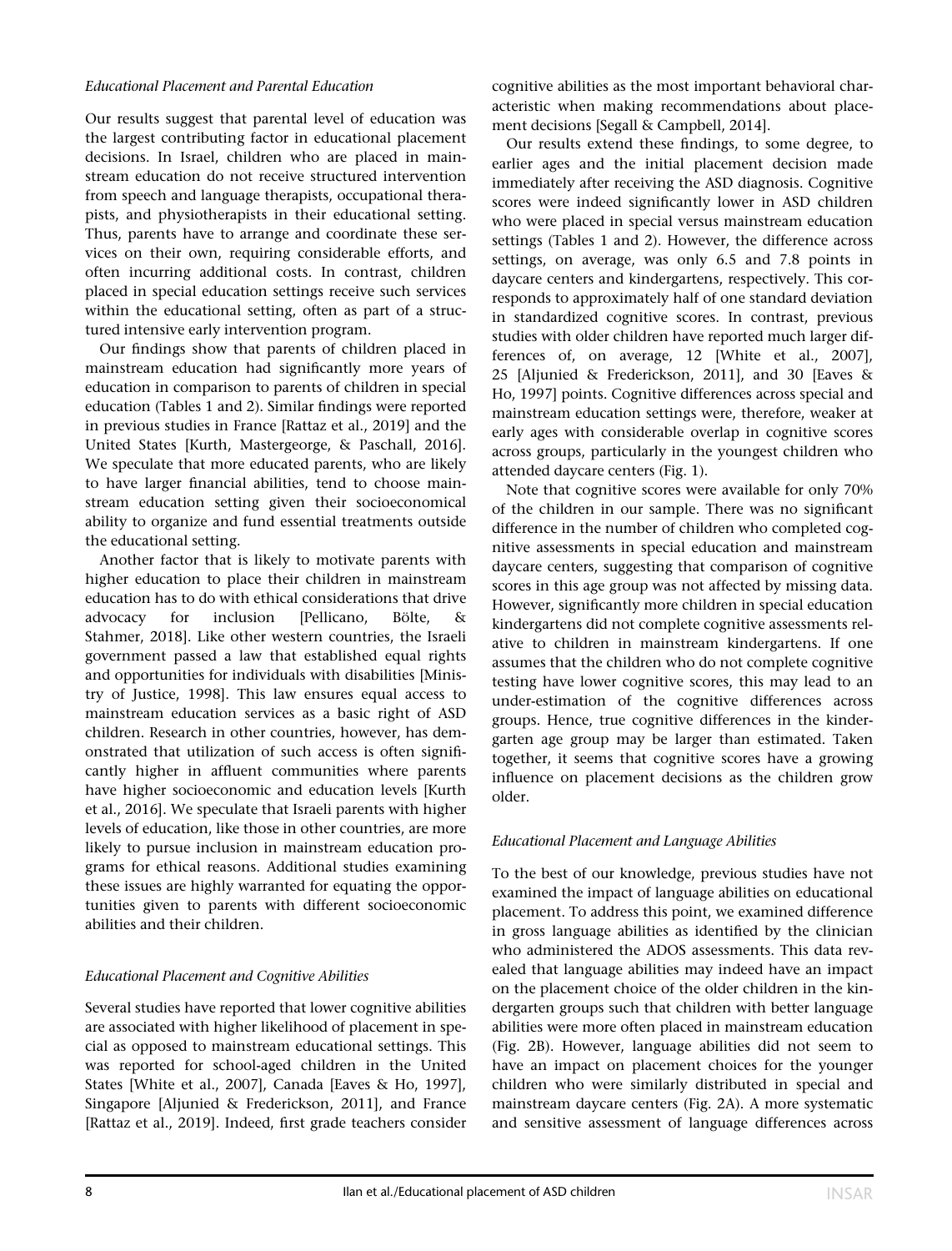the two educational settings, using standardized language tests that yield expressive and receptive language scores, is highly warranted.

## Educational Placement and Autism Severity

Our results are in line with findings from previous studies, which have reported no statistically significant differences in total ADOS scores across educational settings [White et al., 2007]. When specifically examining social behaviors, one study has reported significant differences in Vineland communication and socialization scores [Rattaz et al., 2019], but this was not found in another study [White et al., 2007]. Our findings demonstrate that ADOS scores did not differ significantly across special and mainstream education groups. There were only minor differences in ADOS-SA scores in the daycare group when not correcting for multiple comparisons (Tables 1 and 2). There was indeed considerable overlap in ADOS scores across the educational settings (Fig. 1) and the percentage of children with severe ASD symptoms (i.e. ADOS comparison scores of 9–10) who were placed in mainstream education was not significantly different from that of the entire sample. These findings suggest that autism severity has remarkably little impact on early placement decisions.

## **Limitations**

A major limitation of the current study is that we did not measure several behavioral characteristics that are likely to have an impact on placement decisions of ASD children. These include adaptive behaviors, which tend to be lower, and aberrant behaviors, which tend to be higher, in ASD children placed in special education settings [Rattaz et al., 2019; White et al., 2007]. Integrating these and other measures of sensory sensitivities, medical comorbidities, anxiety, and language capabilities may reveal important differences across children in the two educational settings.

# Conclusions

The uniqueness of this study was its focus on the initial educational placement of a relatively large group of 242 young children with ASD. To the best of our knowledge, this is the first study to systematically examine placement decisions in Israel. The results reveal some similarities with previous studies of older, school-aged, ASD children, including significantly higher cognitive scores in children who are placed in mainstream education setting. Differences across the educational settings, however, were dwarfed by the remarkable overlap in behavioral abilities of ASD children placed in either setting. These findings highlight the lack of clinical guidelines regarding initial educational placement and demonstrate that placement decisions are made in a somewhat arbitrary manner. Longitudinal studies using additional standardized measures of adaptive behaviors, language abilities, sensory sensitivities, and challenging behaviors are highly warranted for determining the efficacy of initial educational settings for children with different abilities and difficulties.

# Acknowledgment

The National Autism Research Center of Israel is funded by a grant from the Israeli Ministry of Science and Technology.

# Conflict of interest

The authors declare no conflict of interest.

## References

- Aljunied, M., & Frederickson, N. (2011). Cognitive indicators of different levels of special educational support needs in autism. Research in Autism Spectrum Disorders, 5(1), 368–376.
- Allan, J. (2007). Rethinking inclusive education: The philosophers of difference in practice. In Inclusive education: Cross cultural perspectives. Dordrecht, Netherlands: Springer.
- Bayley, N. (2006). Bayley scales of infant and toddler development (3rd ed.). San Antonio, TX: Harcourt Assessment.
- Chasson, G. S., Harris, G. E., & Neely, W. J. (2007). Cost comparison of early intensive behavioral intervention and special education for children with autism. Journal of Child and Family Studies, 16(3), 401–413.
- Eaves, L. C., & Ho, H. H. (1997). School placement and academic achievement in children with autistic spectrum disorders. Journal of Developmental and Physical Disabilities, 9, 277–291.<https://doi.org/10.1023/A:1024944226971>
- Fisher, M., & Meyer, L. H. (2002). Development and social competence after two years for students enrolled in inclusive and self-contained educational programs. Research and Practice for Persons with Severe Disabilities, 27, 165–174.
- Harris, S. L., Handleman, J. S., Gordon, R., Kristoff, B., & Fuentes, F. (1991). Changes in cognitive and language functioning of preschool children with Autism. Journal of Autism and Developmental Disorders, 21(3), 281–290.
- Harrower, J. K., & Dunlap, G. (2001). Including children with autism in general education classrooms: A review of effective strategies. Behavior Modification, 25(5), 762–784.
- Hus, V., Gotham, K., & Lord, C. (2014). Standardizing ADOS domain scores: Separating severity of social affect and restricted and repetitive behaviors. Journal of Autism and Developmental Disorders, 44(10), 2400–2412.
- Kurth, J., & Mastergeorge, A. M. (2012). Impact of Setting and Instructional Context for Adolescents With Autism. The Journal of Special Education, 46(1), 36–48. [https://doi.org/10.](https://doi.org/10.1177/0022466910366480) [1177/0022466910366480.](https://doi.org/10.1177/0022466910366480)